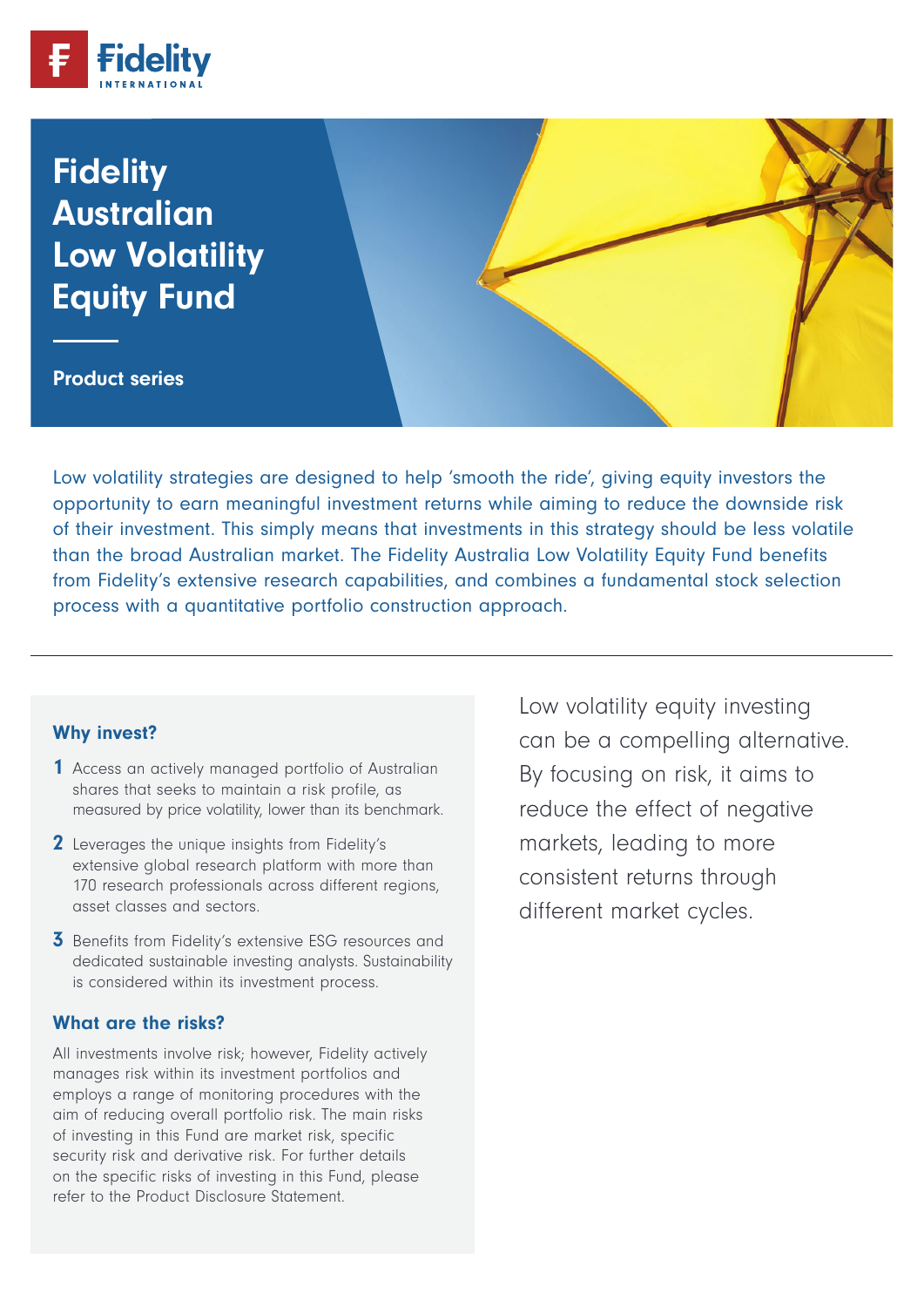# A smoother ride for Australian equity investors

The Fidelity Australian Low Volatility Equity Fund is designed for investors who want a less volatile experience investing in Australian shares with the potential for better risk-adjusted returns. The Fund aims to reduce the effect of negative markets, leading to improved compounded returns over time, however, may not benefit from the full upside of a rising market.

Fidelity selects highly rated securities from its proprietary research platform and builds a portfolio of securities designed to reduce the overall level of risk in the portfolio. By focusing on risk, the portfolio should exhibit lower absolute volatility than the benchmark over a full market cycle. The typical volatility, as measured by standard deviation of returns, is expected to be at least 20% lower than the S&P/ASX 300 Accumulation Index.

## A unique investment process using forward-looking insights

While many low volatility equity strategies are based purely on quantitative historical data, the Fidelity Australia Low Volatility Equity Fund differs by using fundamental analysis and insights from our large global team of research analysts.

This means the Fund is constructed with the future in mind, using forward-looking insights, not purely backward-looking data that typifies a quantitative-only approach.

#### Sustainable characteristics

- **1** Incorporation of the firm-wide forward-looking sustainable research on all stocks under coverage. This includes the benefits of company engagement and proxy voting.
- 2 Although engagement is preferred over exclusions, the Fund benefits from not being exposed to companies Fidelity sees as being in violation of the United Nations Global Compact framework, firm-wide exclusions and tobacco.
- **3** A minimum of 50% of the Fund's net assets are invested in securities deemed to maintain sustainable characteristics.<sup>1</sup>

See the PDS for more detail.

|                                                            | <b>Typical approach</b>                                                                                                                                                            | <b>Fidelity's approach</b>                                                                                                                                                                                                                                                                                                                                                                                                                                                                                                                                                                                 |
|------------------------------------------------------------|------------------------------------------------------------------------------------------------------------------------------------------------------------------------------------|------------------------------------------------------------------------------------------------------------------------------------------------------------------------------------------------------------------------------------------------------------------------------------------------------------------------------------------------------------------------------------------------------------------------------------------------------------------------------------------------------------------------------------------------------------------------------------------------------------|
| <b>Stock</b><br>selection                                  | - Low volatility stocks only<br>(concentrated risk)<br>• Style-based broad<br>universe selection<br>· Single, overarching model<br>- Basic volatility screening<br>• Factor models | - Combination of low and medium volatility stocks<br>- Buy rated stocks expected to outperform the market<br>going forward<br>• Collaboration across regions and sectors allows for<br>multi-dimensional view of company fundamentals<br>• Fundamental factors assessed, e.g. competitive<br>positioning, macro sensitivities, management quality<br>and capital allocation, etc.<br>• Detailed financial modelling, balance sheet and<br>valuation analysis<br>- Sustainability is incorporated<br>• The Fund benefits from firm-wide engagement<br>(c. 900 companies globally) and proxy voting policies |
| <b>Portfolio</b><br>construction<br>and risk<br>management | • Focused on standard deviation<br>- Possible model errors<br>in rare yet impacful events that<br>elude historical testing                                                         | • The typical volatility, as measured by the standard deviation<br>of returns, is expected to be at least<br>20% lower than the benchmark.<br>• Adaptive responses to rare yet impactful events<br>with custom analysis<br>- Active PM oversight                                                                                                                                                                                                                                                                                                                                                           |

# A unique process that benefits from Fidelity's global network of research analysts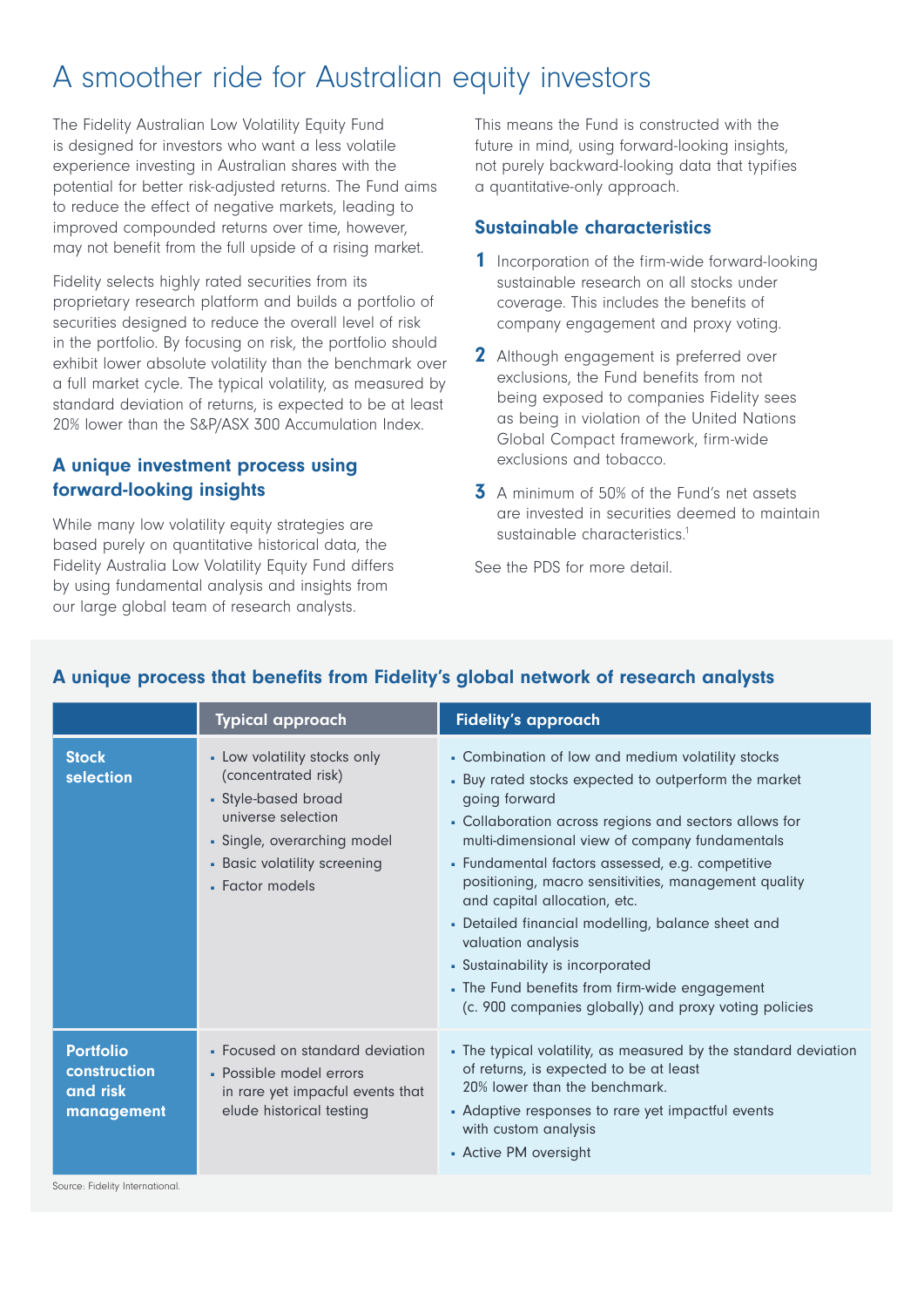#### Investment process



#### Universe of approximately 400 Australian companies

Firm-wide exclusions are applied. Tobacco excluded

We filter to approximately 150 stocks using a combination of fundamental research and quantitative tools

Optimiser constructs 'optimal portfolio': A volatility target typically 20% lower than the S&P/ASX 300 Accumulation Index

**Constraints:** No. of positions: c. Up to 80 stocks Max. position size: c. 3.5%

- Australian securities: 90% to 100%
- Cash: 0% to 10%
- > 50% in companies with sustainable characteristics
- Portfolio Management Team oversight and review

# Portfolio managers

The Fund is managed by two experienced managers. This is a well-established, highly experienced global cross-asset team of portfolio managers, portfolio research engineers and quantitative analysts who run approximately US\$7 billion<sup>†</sup> of funds under management in a highly robust, repeatable and risk-controlled manner.

The co-portfolio manager structure ensures that the Fund adheres to our strict risk controls, and one of the portfolio managers is based locally in Sydney.

†As at 30 September 2021.



Daniel Swift Co-Portfolio Manager London

Daniel has been working in the investment management industry since 2013, specialising in fundamentally driven quantitative research and quantitative portfolio construction techniques. He works extensively on strategy development in low volatility and co-manages funds in Europe. Daniel has a Masters in Aeronautical Engineering from the University of Bristol. He holds the IMC (Investment Management Certificate) and is a CFA Charter holder.



#### Matt Jones Co-Portfolio Manager Sydney

Matt has been working in investment management since 1997, specialising in quantitative analysis and portfolio management. Matt joined Fidelity in 2005 as a quantitative analyst and senior research analyst. Matt has a Masters in Applied Finance, a Bachelor of Commerce in Economics and Business Law, and a Postgraduate Diploma in Accounting.

# The Fidelity difference

Fidelity specialises in active fund management, and with one of the largest buy-side research teams in the world, we have the unique ability to identify investment themes and ideas across different market cycles.



Foresight

We have a team of more than 400 investment professionals connecting ideas across asset classes, sectors and regions to see things others may miss.



Further

We believe that by going further, we gain better insights and knowledge, to make better investment decisions.



Our purpose is to build better futures. We believe that by investing in companies which operate with high standards of sustainability we can protect and enhance returns for our clients, and build a better future for society as a whole.